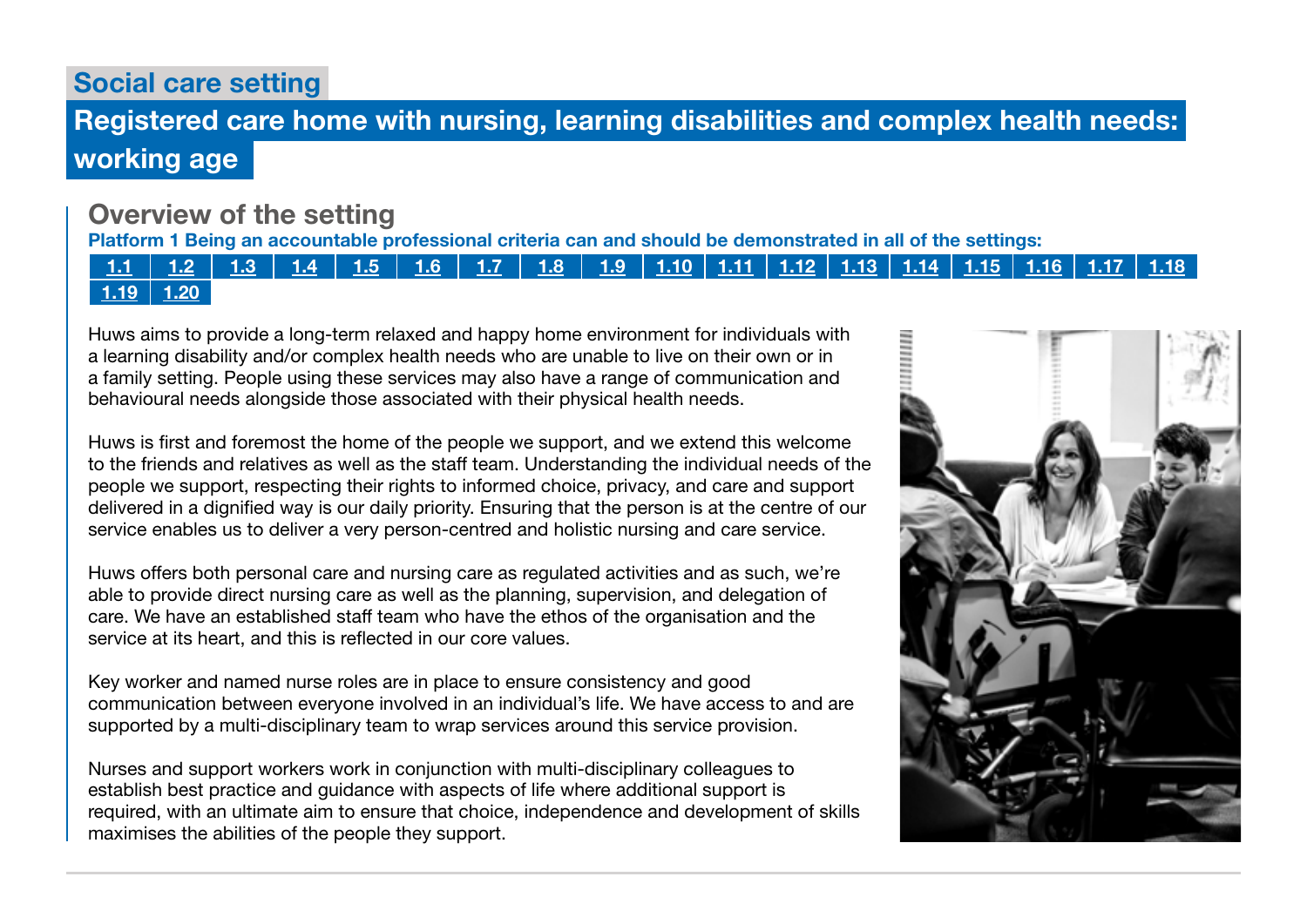This type of placement setting enables the student nurse to understand the complexities of the individual and how we strive to meet the specific needs of the people we support. There are opportunities to:

- acquire a range of clinical experience such as medication administration, percutaneous endoscopic gastrostomy feeding, and manual handling
- develop the softer skills of engagement, communication, and how to anticipate people's specific needs
- develop specialist communication skills and how to use them appropriately
- develop leadership skills and influence decision making in line with best practice
- meet other professionals and contribute to support planning, rota management, assessments, and care delivery
- increase confidence in professional practice by being a reflective practitioner.

In a setting where the majority of clients don't use verbal communication, the staff develop a range of different approaches. They employ a total communication approach which means using whatever means, methods and opportunities to support individualised communication.

### Hello my name is… CH

The staff that work with me know me well and this is what they say about me:

"CH has lived at Huws for a number of years and although she doesn't use verbal communication, we're able to interpret her needs and wishes by her very subtle body language and gestures. She has an excellent sense of humour. She enjoys all the gossip that she can get hold of and is more than happy to share this information in her own unique way.

"CH wants to be fully involved with her support, she wants to know exactly what's going on and she's very good at letting us know when we don't get it right. CH doesn't see a distinction between staff members and herself. She enjoys a full and active family life, and she's included in all activities despite her very complex health needs. In short CH's personality transcends her disability on every level."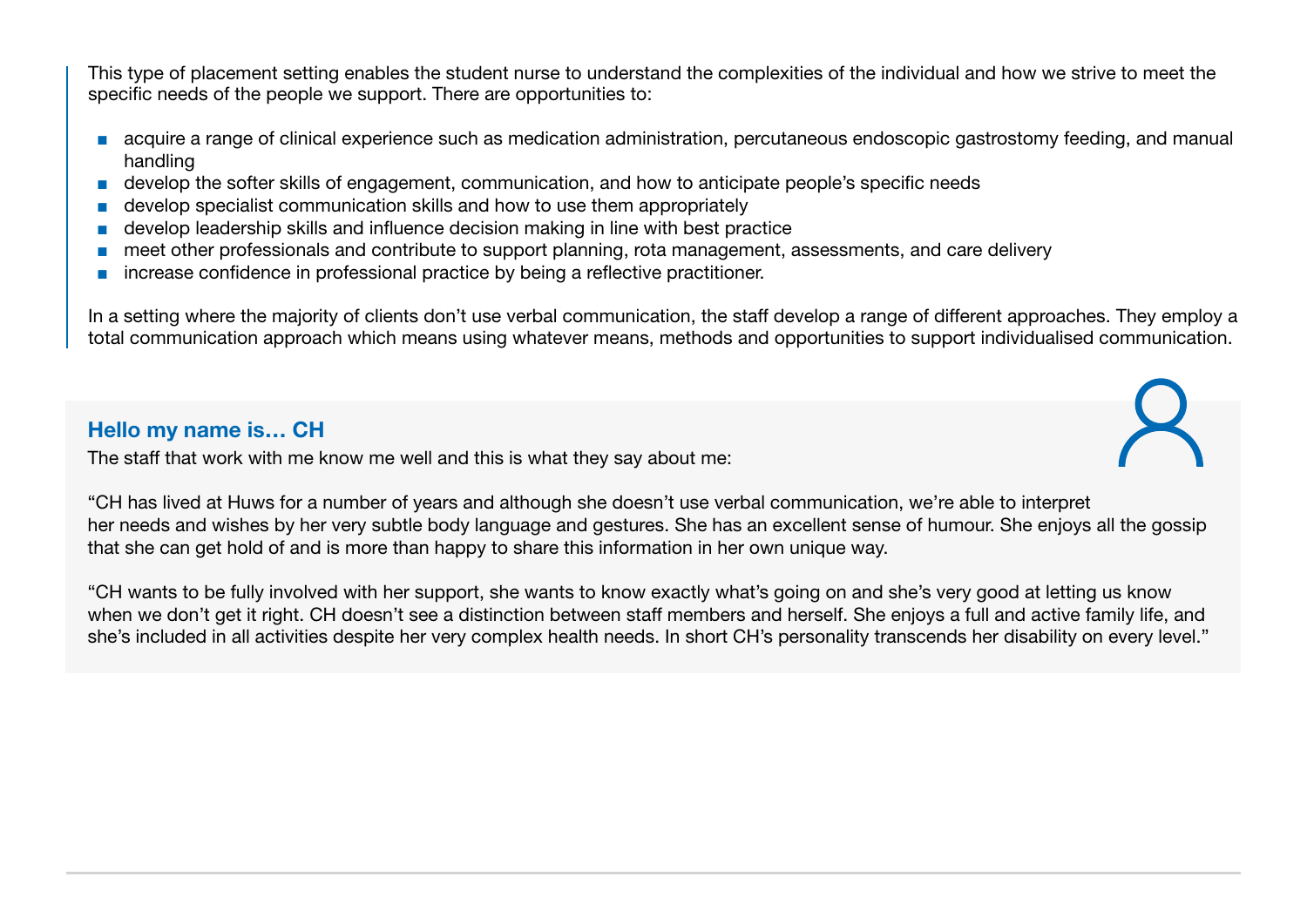# Clinical skills employed in this social care environment

- continuous clinical and risk assessments for each clinical domain managing deterioration, understanding frailty and falls
- monitoring and managing the needs of people with profound and multiple disabilities and long-term conditions e.g. epilepsy management especially during and post-seizure
- undertaking and recording of clinical observations use of SBARD communication tool to relay information, information sharing with multi-disciplinary team
- obtaining, dispensing, and administering medication
- continence care
- vaccination and immunisation (supported by Huws staff but delivered by external practitioner)
- percutaneous endoscopic gastrostomy tube care and feeding.

### People likely to be working during a normal shift

- service manager
- registered mental health nurses
- registered learning disability nurses
- adult general nurses
- support staff.

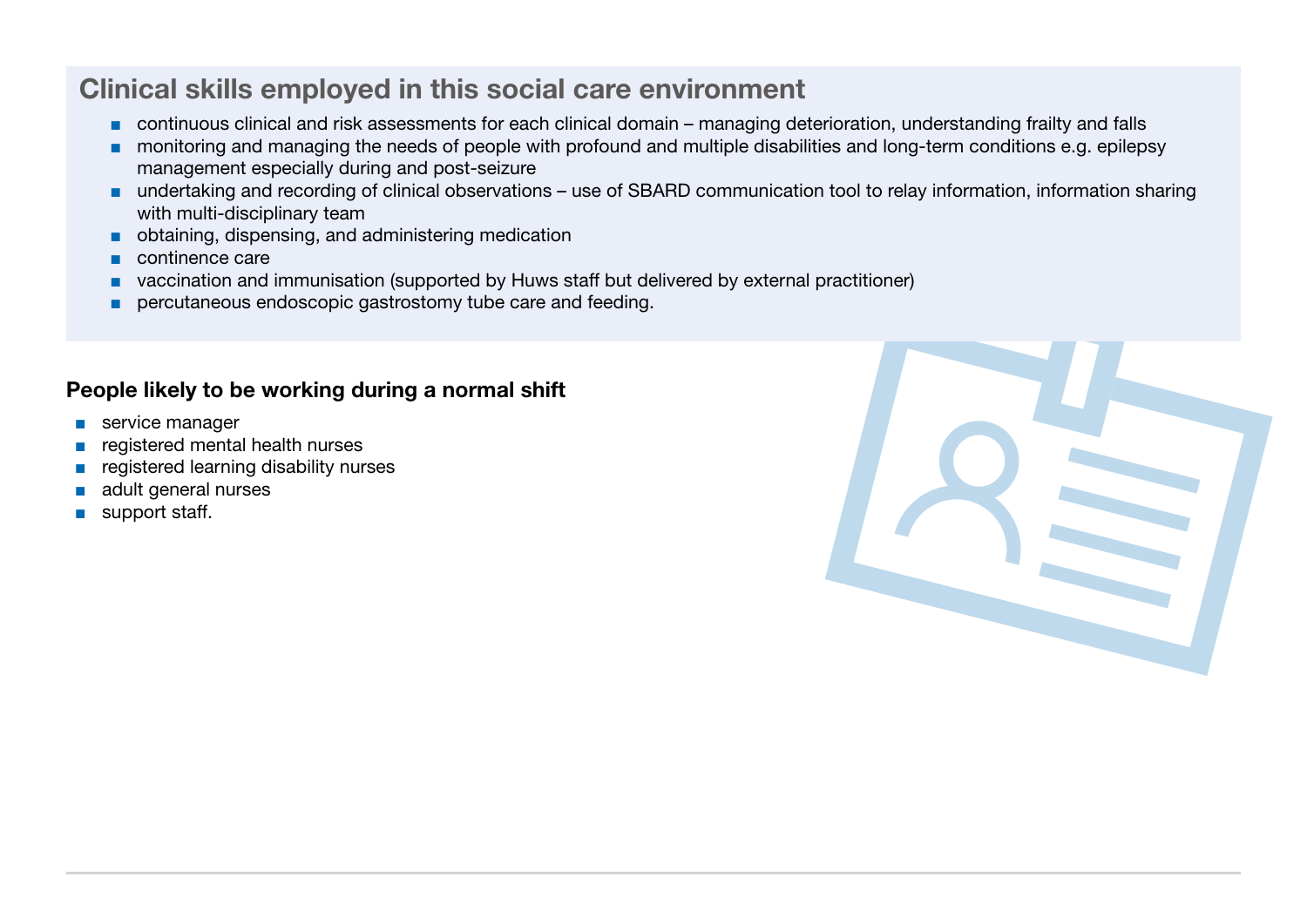# Multi-disciplinary opportunities to work with registered nurses from different fields, allied health, and other professionals



### Occupational therapist

Occupational therapists conduct assessments of individual needs and then provide/guide staff in the use of specialist equipment They also undertake behaviour assessments and develop strategies to enable staff to work positively with individuals. All people we support have a positive behaviour support plan that's unique to them.



### Medical practitioner

Medical practitioners work with the staff team to meet an individual's primary care needs including medication reviews. A student nurse may support a person with their medical appointments, referrals, and house visits.



### Speech and language therapist

Speech and language therapists work with clients to support them with dysphagia. They also develop communication passports with individual clients and provide advice and guidance about how to use them.



### **Physiotherapists**

Physiotherapists work with individual clients and advise staff about their care, including seating solutions, mobility requirements and exercise



### Social workers

Social workers from the local authority are involved in decisions about a person moving into the service and ongoing monitoring and reviews to ensure that it continues to meet the person's needs.